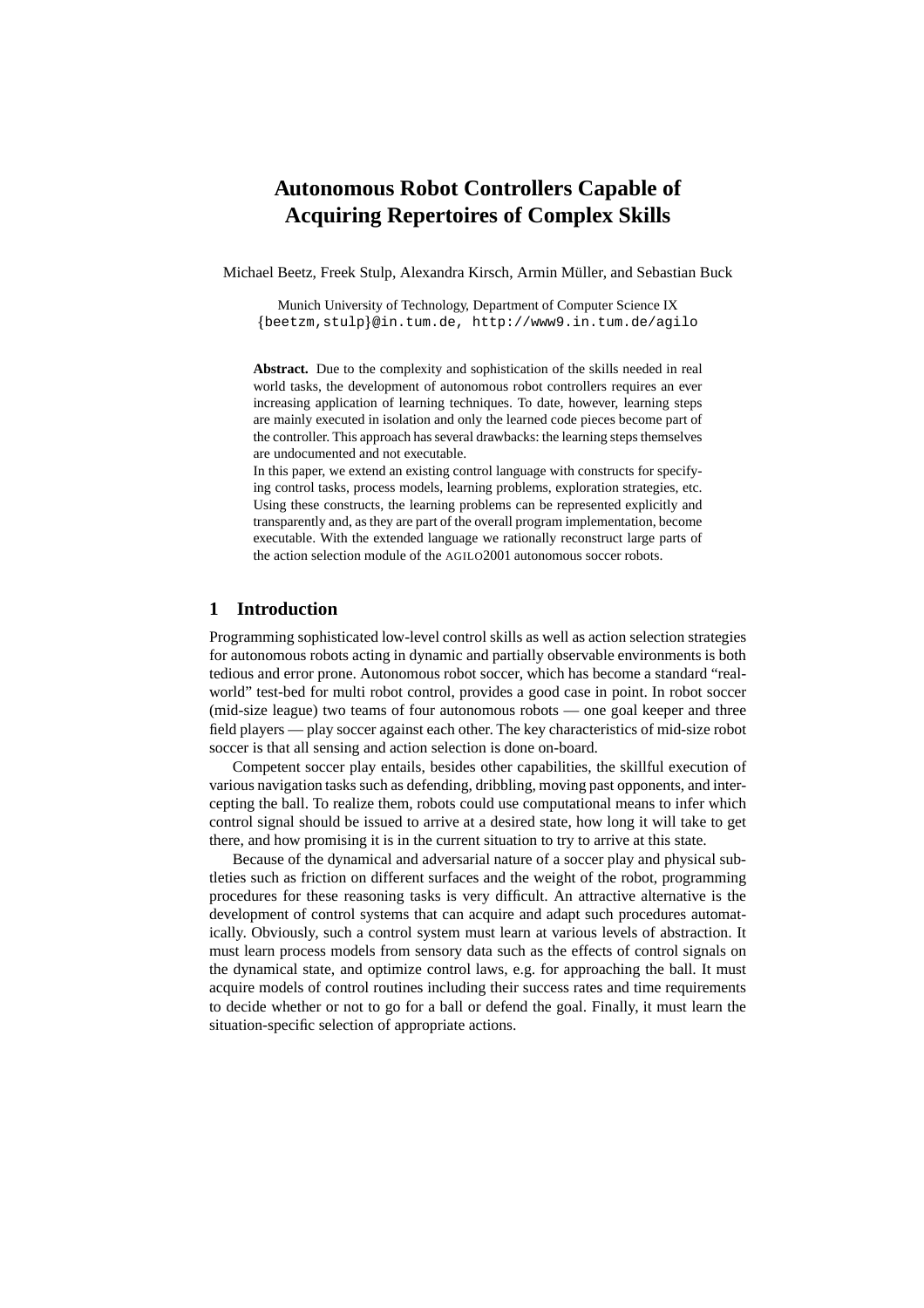In current practice, such learning tasks are typically considered and solved in isolation. A programmer gathers a set of examples for learning or provides an exploration strategy. Then a learning system, a feature language in which the acquired data are to be encoded, and a suitable parameterization of the learning system are selected. Subsequently, the learning step is executed, the learned routine transformed into an executable piece of code, and provided as part of a software library. The controller can then use the learned routine by calling it as a subroutine. This approach has several disadvantages: the learning steps themselves are undocumented and not automatically executable, and therefore difficult to reproduce.

In this paper, we extend an existing control language to automate this process. Using the constructs of this language, the system model can be specified, and the learning problems can be represented explicitly and transparently, both becoming an integrated part of the overall program. Therefore, the learning problems become executable, documentation of models is integrated in the program, modularity is higher, and analysis of the system is simplified.

Several programming languages have been proposed and extended to provide learning capabilities. Thrun [8] has proposed CES, a  $C_{++}$  software library that provides probabilistic inference mechanisms and function approximators. Unlike our approach a main objective of CES is the compact implementation of robot controllers. Programmable Reinforcement Learning Agents [2] is a language that combines reinforcement learning with constructs from programming language such as loops, parameterization, aborts, interrupts, and memory variables. A difference with our method is that learning tasks can also be specified in our language, and that the learning methods are not confined to reinforcement learning only.

In the remainder of this paper we proceed as follows. The next section describes how process models can be specified. In section 3 it is shown how learning problems can be specified, and in section 4 we give a case example: the AGILO2001 controller. We conclude with a detailed outlook on our future research investigations.

# **2 Modeling the System**

In this section we specify models of different components of the robot and its environment, and show how they can be made explicit in our language. The first class of models we present are process models, such as the robot's dynamics and sensing processes. The second class models the robot's control routines.

## **2.1 Specifying the Environment Process**

define controlled process robot field process

static environment field model

environment process ball proc., robot proc., team-mate proc.  $_{1,2,3}$ , opponent proc.  $_{1,2,3,4}$ sensing process  $state \rightarrow$  camera-image  $\times$  odometry-reading  $\times$  message

The construct above specifies that the "robot field process" is a controlled process (we use the dynamic system model, described in [6]), consisting of a static field model and environment and sensing process. These two processes can themselves be decomposed into subprocesses. In the model of the AGILO RoboCup control system the environment process consists of the dynamics of the robot, which specifies how the control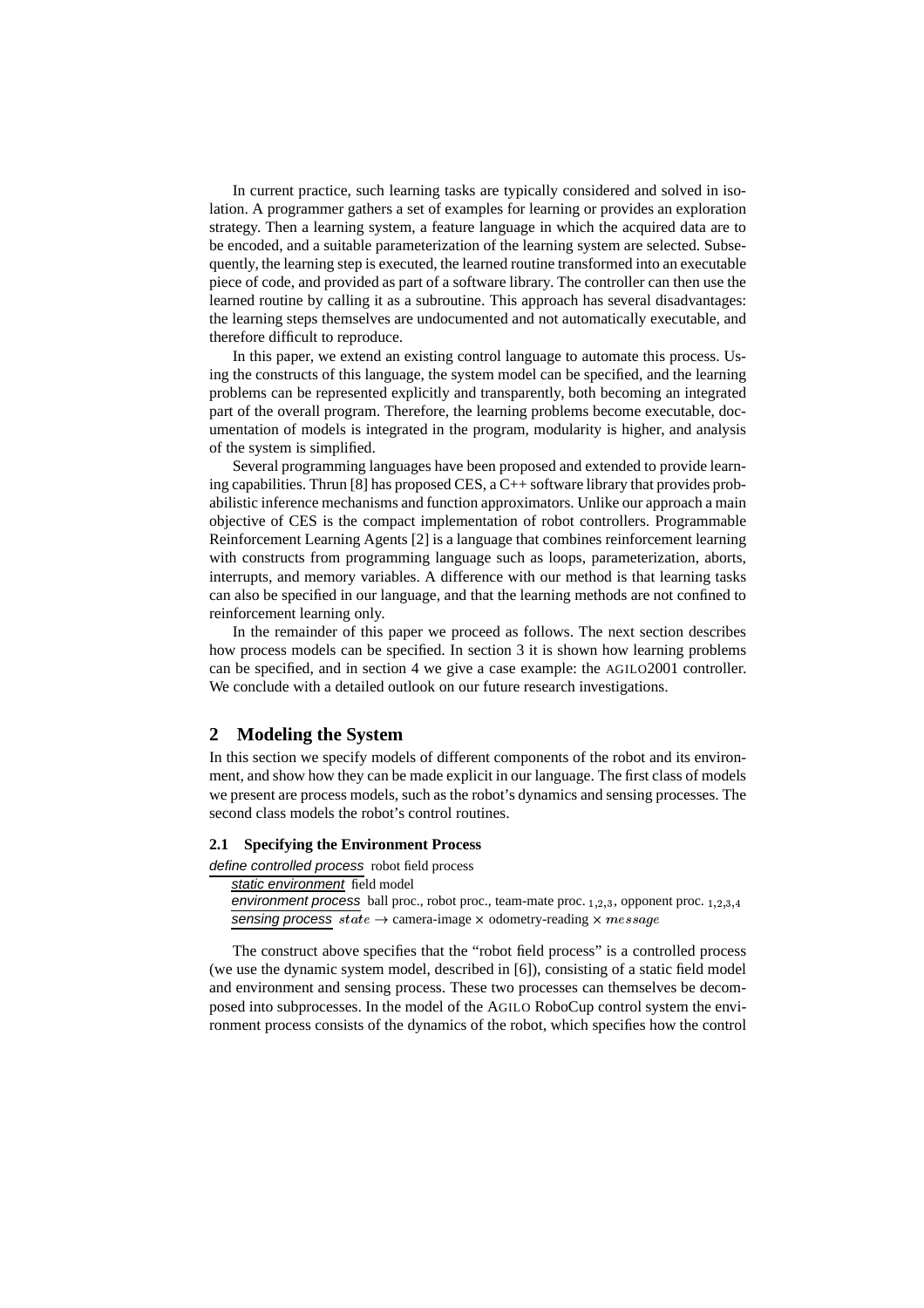inputs change the physical state of the robot. The other subprocesses of the environment process are those that change the physical states of the team mates, the ball, and the opponent robots. All these processes are largely independent of each other. The only interactions between them are collisions and shooting the ball.

By using this construct the model of the environment is an explicit part of the overall program. This ensures that documentation about the model is integrated, and that modularity of different processes is enforced. Not only does this construct model the real environment, it can also be used as an environment simulator specification. To realize this simulator, the process models need to be implemented. A straight-forward method of realizing this is by manually implementing procedures for each process. If these process models suffice for predicting the effects of control signals on the game situation then they constitute an ideal simulator for the system. In section 3 it will be shown that by using learning task constructs, the manual implementation can be replaced by a learning procedure, which can be integrated into the overall program as well.

#### **2.2 Specifying the Control Process**

In this section we provide the control system with models of its control routines. These models enable the robot to do more sophisticated action selection and thereby improve its behavior with respect to the given performance measure. We provide this model in two pieces. First, the control task that specifies *what* has to be done and second, the control routine that specifies *how* it has to be done. The rationale behind separating these two aspects is that a task can be accomplished by different routines that have different performance characteristics.

**Control Tasks** specify *what* the robot should be capable of doing. For example, the robot should be capable of going to the ball, intercepting a ball, and defending. A control task can be specified in two ways: first, we can specify it using a start state and a description of goal states. An example of such a control task is the following one: reach the position of the ball facing the opponent goal, which we represent as  $\langle x = x_{\text{ball}} , y = y_{\text{ball}} , \theta = \theta_{\text{total}} \rangle$ . The set of possible control tasks can be constrained as  $\{\langle is, gs \rangle | is \in \mathcal{IS} \land gs \in \mathcal{GS}\}.$  For example, we might constrain this control task to situations where the ball is not in the own penalty area. In addition, we can specify a probability distribution over the possible set of tasks. This probability distribution affects the expected performance of the control routines.

An alternative way of stating a control task is to specify it using the start state and an objective function, a performance measure that the robot should try to maximize. For example, for attacking, an appropriate performance measure might be the expected time needed to shoot a goal, which should be minimized.

control task achieve-dynamic-state

task specification  $\langle x = x_{ball}, y = y_{ball}, \theta = \theta_{total} \rangle$ process signature  $\langle x, y, \theta \rangle \times \langle x_g, y_g, \theta_g \rangle \rightarrow \langle v_{tra}, v_{rot} \rangle$ control process specification goal  $(\langle x_g, y_g, \theta_g \rangle) \wedge$  achievable $(\langle x_g, y_g, \theta_g \rangle) \Rightarrow$  active (navigate  $(\langle x_g, y_g, \theta_g \rangle)$ ) goal  $(\langle x_g, y_g, \theta_g \rangle) \wedge \neg \text{achiewable}(\langle x_g, y_g, \theta_g \rangle) \Rightarrow \text{fails}(\text{navigate } (\langle x_g, y_g, \theta_g \rangle))$ active (navigate  $(\langle x_g, y_g, \theta_g \rangle)$ )  $\wedge$  timed out  $\Rightarrow$  fails (navigate  $(\langle x_g, y_g, \theta_g \rangle)$ ) <u>active</u> (navigate  $(\langle x_g, y_g, \theta_g \rangle)$ )  $\wedge \langle x, y, \theta \rangle = \langle x_g, y_g, \theta_g \rangle$  $\Rightarrow$  succeeds (navigate  $(\langle x_g, y_g, \theta_g \rangle)$ )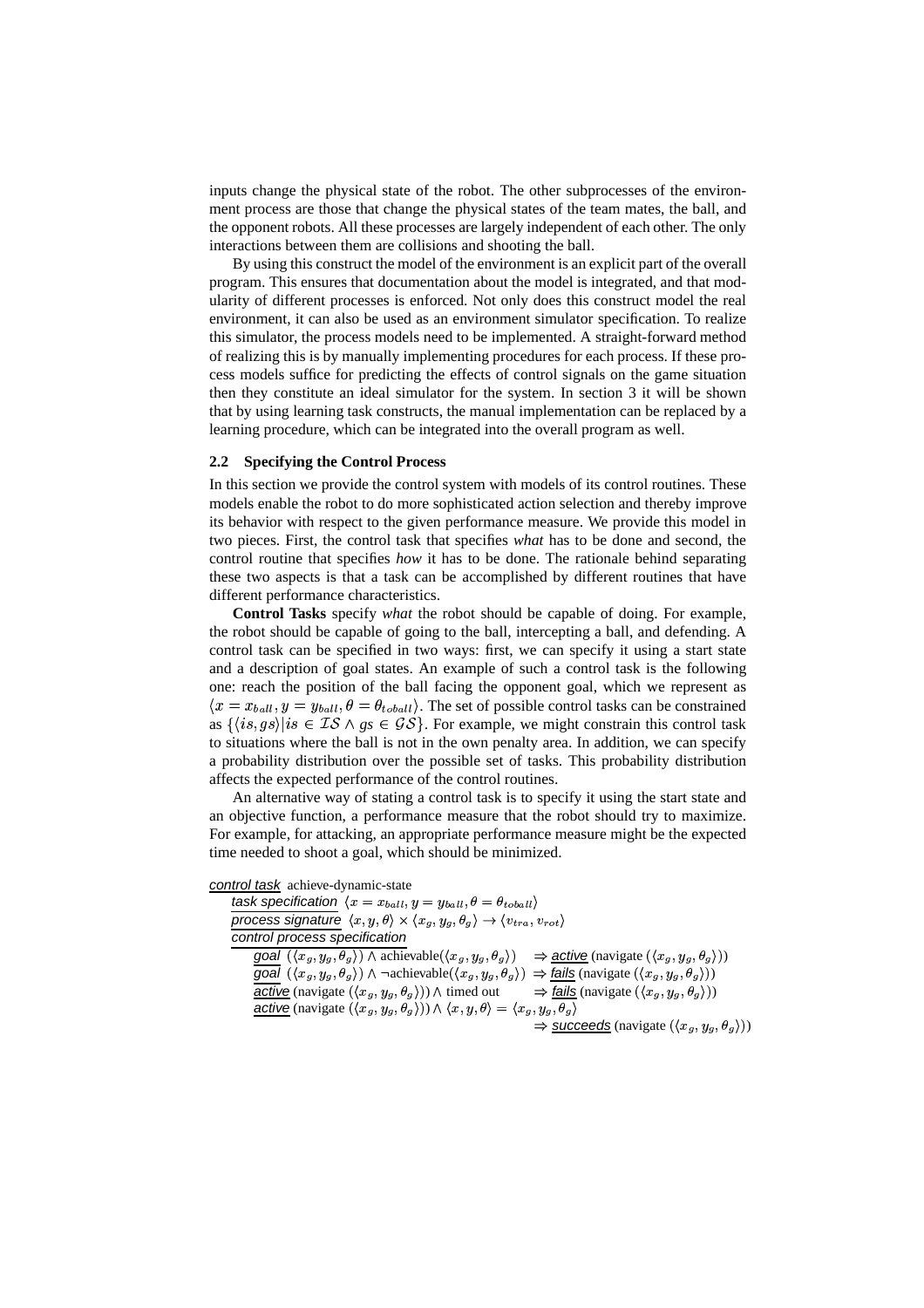Let us consider, as an example, the control task specification shown above. The task specification states the desired values for the state variables  $x, y$ , and  $\theta$ . The process signature indicates that the current dynamic state and the desired dynamic state are mapped into control inputs for the translational and rotational velocity of the robot. The control process specification then states when the control task should be activated and the different possible outcomes of performing the control task.

**Control Routines** specify *how* the robot is to respond to sensory input or changes in the estimated state in order to accomplish a given control task. We might have different routines for a given control task, which have different performance characteristics. Control routines first of all consist of an implementation, a procedure that maps the estimated state into the appropriate control signals. Besides the implementation we have the possibility to specify models for the control routine, encapsulating the procedural routine within a declarative construct which can be used for reasoning and manipulating. Suppose we had a model consisting of decision rules that can identify situations in which the control routine is very likely to succeed and very likely to fail. We could then apply these rules in order to decide whether to activate the routine in the current situation or terminate it if the routine is likely to fail. This is not possible with only a procedural representation of the control routine.

# **3 Adding Learning Capabilities**

In the last section we have specified process models and implemented them as procedures. However, it is often difficult and tedious to program them manually. In this section we will describe how the corresponding learning problems and the mechanisms for solving them can be specified. There are a number of program pieces that can be learned rather than being specified by programmers. In our robot soccer application, the robot learns, for example, the process model for its dynamics. Also, there are many opportunities for learning the implementation as well as the models of control routines.

We will restrict ourselves to learning problems that can be solved by function approximation. In particular, we will look at problems that can be learned by artificial neural networks and by decision tree learning algorithms. Our primary example will be learning how to achieve a given dynamic state, which is representative for learning in the context of control routines.

To state learning problems we must provide several pieces of information. The type of function that is to be learned, whether it is a process model or a control task. We must also specify the robot to be controlled and the environment it is to act in. In addition, the learning problem specification contains a specification of a problem specific learning system, and the data gathering process. This information is provided using the macro *define-learning-problem*.

define learning problem achieve-dynamic-state control-routine achieve-dynamic-state-3 control-task achieve ( $\langle x=x_{ball},y=y_{ball},\theta=\theta_{toball}\rangle$ ) dynamic system agilo-robot-controller data-collector achieve-state-data-collector learning-system achieve-state-learner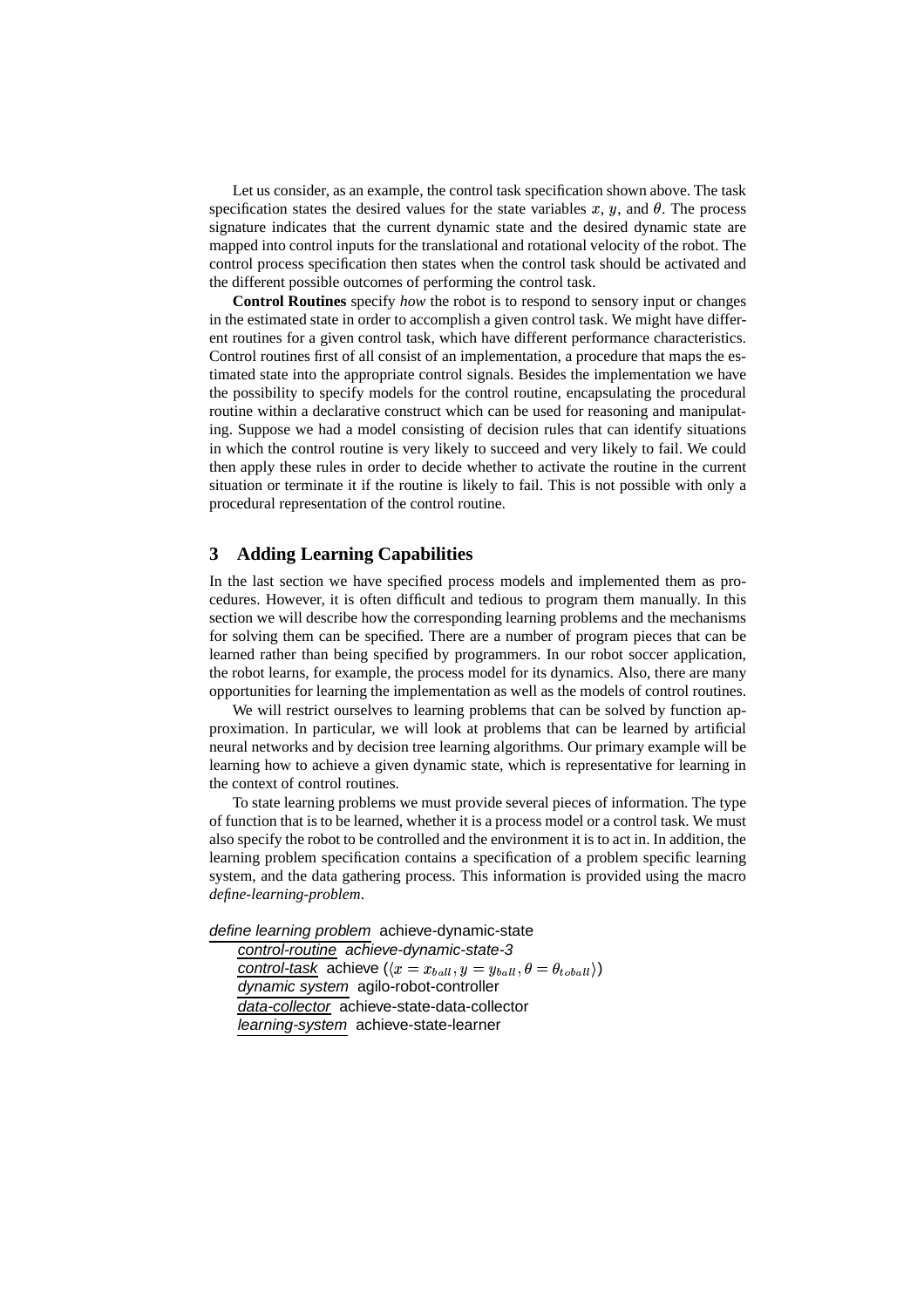The learning problem specification shown above specifies these information pieces for the task *achieve dynamic state*. In the remainder of this section, we introduce the representational structures for specifying the different components of learning problems and then discuss issues in the implementation of these constructs.

#### **3.1 Specifying Data Collection**

The first step in learning is the data collection. To specify data collection we must state a control task or sample distribution and we have to provide monitoring and exception handling methods for controlling data collection. CLIP [1] is a macro extension of LISP, which supports the collection of experimental data. The user can specify where data should be collected, but not how.

In order to acquire samples we have to define a sample distribution from which samples are generated. During data collection the perception, control signals, and control tasks of each cycle are written to a log file. The data records in the log files can then be used for the learning steps.

#### define task distribution achieve-dynamic-state

with global vars translation-tolerance  $\leftarrow$  0.03 max-time-steps  $\leftarrow 20$ <u>for initial state</u>  $\langle x, y, \theta, v_{tra}, v_{rot} \rangle \leftarrow \langle$  -4.5, 1.5, 0.3, [0-0.6], [0-0.7]  $\rangle$ for goal state  $\langle v_{tra:q}, v_{rot:q} \rangle \leftarrow \langle$  [0-0.6], [0-0.7]  $\rangle$ with setup setstate  $\langle x, y, \theta, v_{tra}, v_{rot} \rangle$ , setgoal  $\langle v_{tra:a}, v_{rot:a} \rangle$ 

The task distribution specification above defines a distribution for the initial state consisting of the robot's pose and translational and rotational velocity, as well as the goal state of an episode, which consists of the desired translational and rotational velocity. The body of the episode consists of setting the robot in its initial state and then setting the desired dynamic state as a goal for the controlled process.

The data collection cycle starts with an initialization phase in which a task is sampled from the task distribution. In the distribution above this is the setstate command in the with setup statement. The data collector monitors the initialization to detect whether or not it has been successful. Unsuccessful initialization is particularly likely when the learning task is performed using the real robots. Upon successful initialization the data collection phase is activated. In the data collection phase the perception and control signals are collected. The data collector then detects the end of the episode and decides whether or not the episode is informative and should be recorded.

Thus, in order to collect data reliably and efficiently it is necessary to specify special purpose code for the initialization phase, for failure handling, and resetting the robot. These code pieces can be provided using the define data collection functions.

#### **3.2 Specifying Learning Systems**

Learning problems can be solved with very different learning systems such as artificial neural networks or decision tree learners. In order to specify a task-specific learning systems three pieces of information must be provided. First, we have to specify how the collected data are to be transformed into patterns that are used as input for the learning system. An example is the transformation of global coordinates to an robot-centric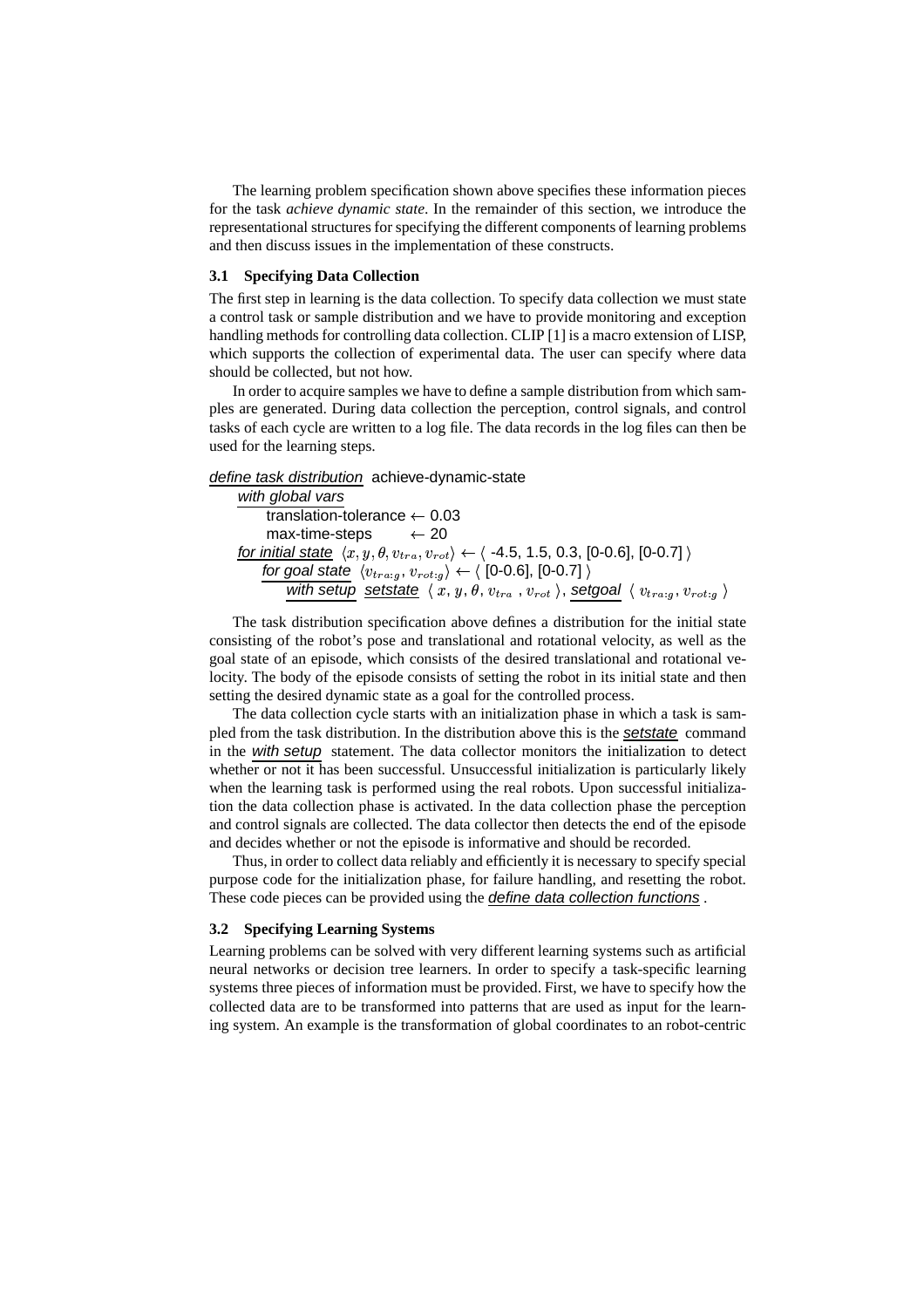coordinate system. Second, a function for parameterizing the learning system. For an artificial neural network for instance we have to define the topological structure of the network. Finally, we must provide a function that transforms the output of the learning system into an executable function that can be employed within the robot control program. Thus, the input patterns for the *achieve-dynamic-state* control task can be defined as follows:

define state space achieve-dynamic-state

input-features ( $(v_{tra:0}$  (percept: $v_{tra}$ :time t))  $(v_{tra:\,q}$  goal-state: $v_{tra}$  ) ) output-values ( $(v_{tra:1}$  (percept: $v_{tra}$ :time  $(t + 1))$ )) output-function  $(v_1)$  float)

The macro declares the training pattern to consist of the feature  $v_{tra:0}$ , which is taken to be the  $v_{tra}$  of the percept component of a log file entry and  $v_{tra, q}$  that is the  $v_{tra}$  of the goal state of the log file entry. The output value of the pattern, called  $v_{tra:1}$ , is the translation velocity of the subsequent entry in the log file. The output of the learned function will be  $v_{tra:1}$ .

## **3.3 From Partial Specification to Executable Program**

We have implemented our representational structures using LISP's macro facilities and provided them in the context of *Structured Reactive Controllers (SRCs)* [3]. The LISPbased parts are equipped with an abstract robot interface consisting of C libraries loaded as shared objects. The system uses shared memory communication as a coupling to the low-level control processes. To date, we have provided the functionality of two learning systems: the decision tree learning algorithm C4.5 and the Stuttgart Neural Network Simulator (SNNS).

An important implementational aspect is how we get from declarative problem specifications to executable and effective learning processes. For this and other purposes control routines, process models, and control routine models are represented as first class objects that computer programs can reason about and manipulate. One property of these objects is that they can have an implementational status, such as *to-be-learned*. The distinct characteristic of this program is that in the beginning it only partially specifies the behaviour, leaving unspecified behaviour to be learned at a later stage.

Transforming this partial specification to an executable control program proceeds in three steps. In the first phase a problem collector traverses the top-level control routine and collects all references to procedures with the status *to-be-learned* and stores them in the set of learning problems. In the second phase, the routines are learned. We consider a routine as learnable if it is *to-be-learned* and does not call any code *to-be-learned*. Therefore, the procedures are learned in an order that respects the dependencies between them, until all routines are learned. Finally, the complete program can be run to produce the behaviour, for instance playing robot soccer.

# **4 A Rational Reconstruction of the AGILO2001 Controller**

With the extended language we have rationally reconstructed large parts of the action selection module of the AGILO autonomous soccer robots, with processes, data collection, learning system generation specified in constructs. The control program resulting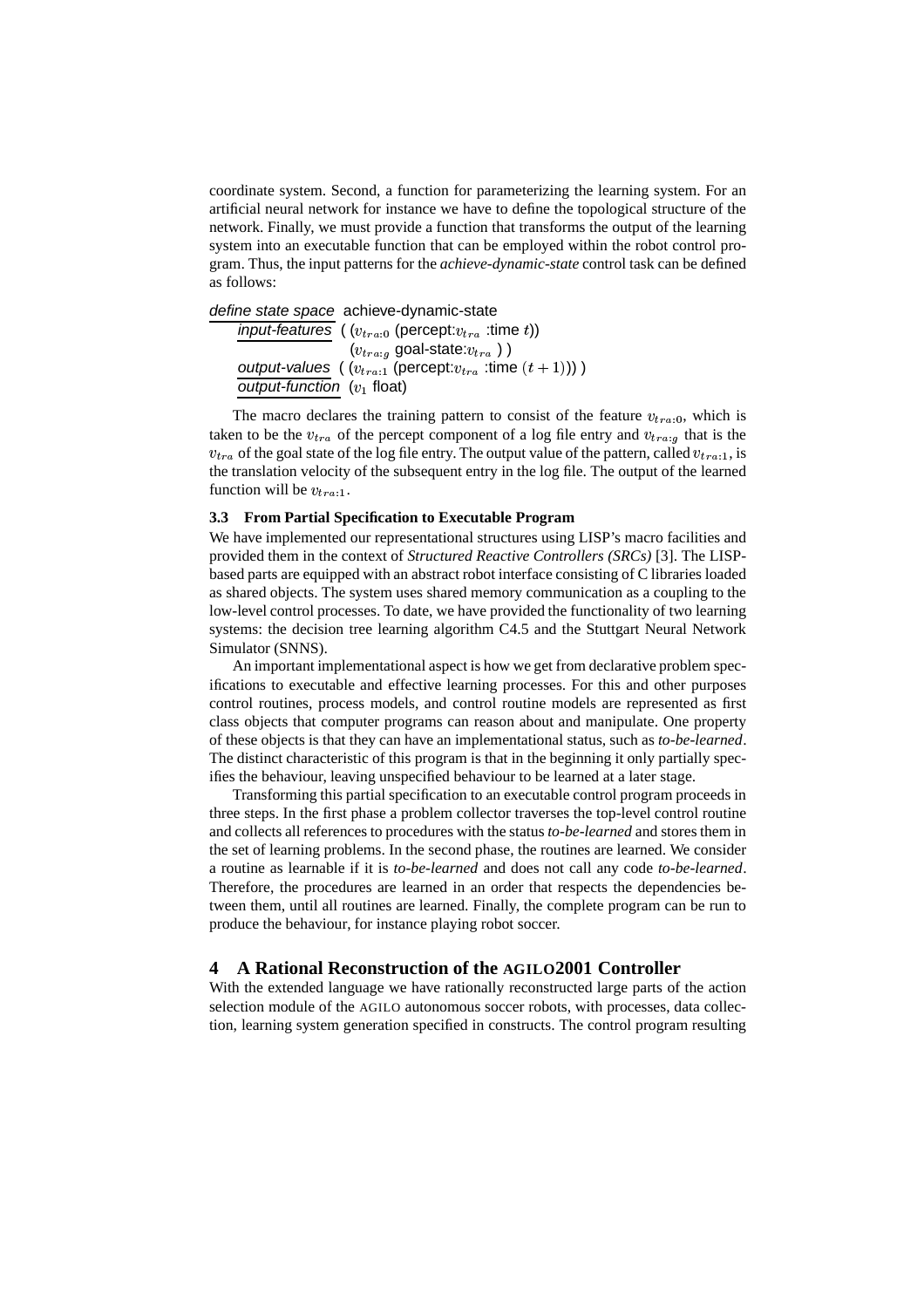from this reconstruction can automatically learn a repertoire of routines for playing robot soccer competently. In this section the learning process is demonstrated.

In the bootstrap learning phase the first learning task that is tackled is the learning of the robot dynamics. This learning task acquires a process model for the environment and does not depend on the solution of any other learning problems. To learn the dynamics we use the log files obtained from earlier RoboCup games and transform them into a pattern file for the learning system. For learning, we train an artificial neural network using the SNNS system in order to approximate the mapping:  $state_i \times action_i \rightarrow$  $state_{i+1}$ . In [4] this procedure is described in more detail.

The next learning task that the robot can address is how navigation tasks are to be achieved. We have already seen in the specification of this task in section 2.2. This is learned in a simulated environment, which only requires the learned robot dynamics. To solve the learning task as a function approximation problem we provide the robot with streams of control signals that generate good navigation trajectories. From this data the robot learns the mapping  $state_{current} \times state_{goal} \rightarrow action_{current}$ , using a multi layer neural network. For a more detailed description see [5].

Once the controller can execute the navigation task, the robot learns a model of the task. Given the simulated dynamics and the controller learned in the two previous steps, the robot is given many automatically generated navigation tasks to execute. The duration of the task is recorded, and this training data is used to learn the mapping  $state_{current} \times state_{goal} \rightarrow time\_to\_complete$ , again using a multi layer neural network. This mapping is necessary to coordinate the behaviour of our robots, the next step in creating the complete AGILO controller. How this is done is discussed in [5].

Since all these learning tasks are specified with constructs in the program, adaptation of the program is simplified. Learning tasks can be exchanged, without requiring a redesign of the program structure. The program just needs to check if any constructs are *to-be-learned*, and relearn them and any depending constructs. Another case example that shows the strength of making learning tasks explicit is when hardware is upgraded. Recently our robots have received new control-boards. Instead of having to repeat all learning steps to model these new boards manually (involving undocumented scripts, manual data copying and transformation, and so forth), we only have to provide the system with a log-file, and set all relevant learning tasks to *to-be-learned*. The dependencies between the learning tasks ensure that first the robot dynamics will be learned. Given these dynamics, which can be used in the simulator, the navigation tasks can be relearned. Given the navigation routines, models of the navigation routines can be learned, and so on, until the complete executable AGILO2001 controller is acquired. We are currently testing these procedures. Furthermore, the scope of learning tasks is being extended beyond the AGILO2001 controller, to include additional control tasks such as dribbling with fake movements, defending, shooting, and others. In addition, we are starting to tackle reinforcement learning problems.

# **5 Conclusions**

In this paper, we have extended a control language with constructs for explicitly representing (1) the physical system that is to be controlled and (2) the learning problems to be solved. In the extended language entities such as control tasks, process models,